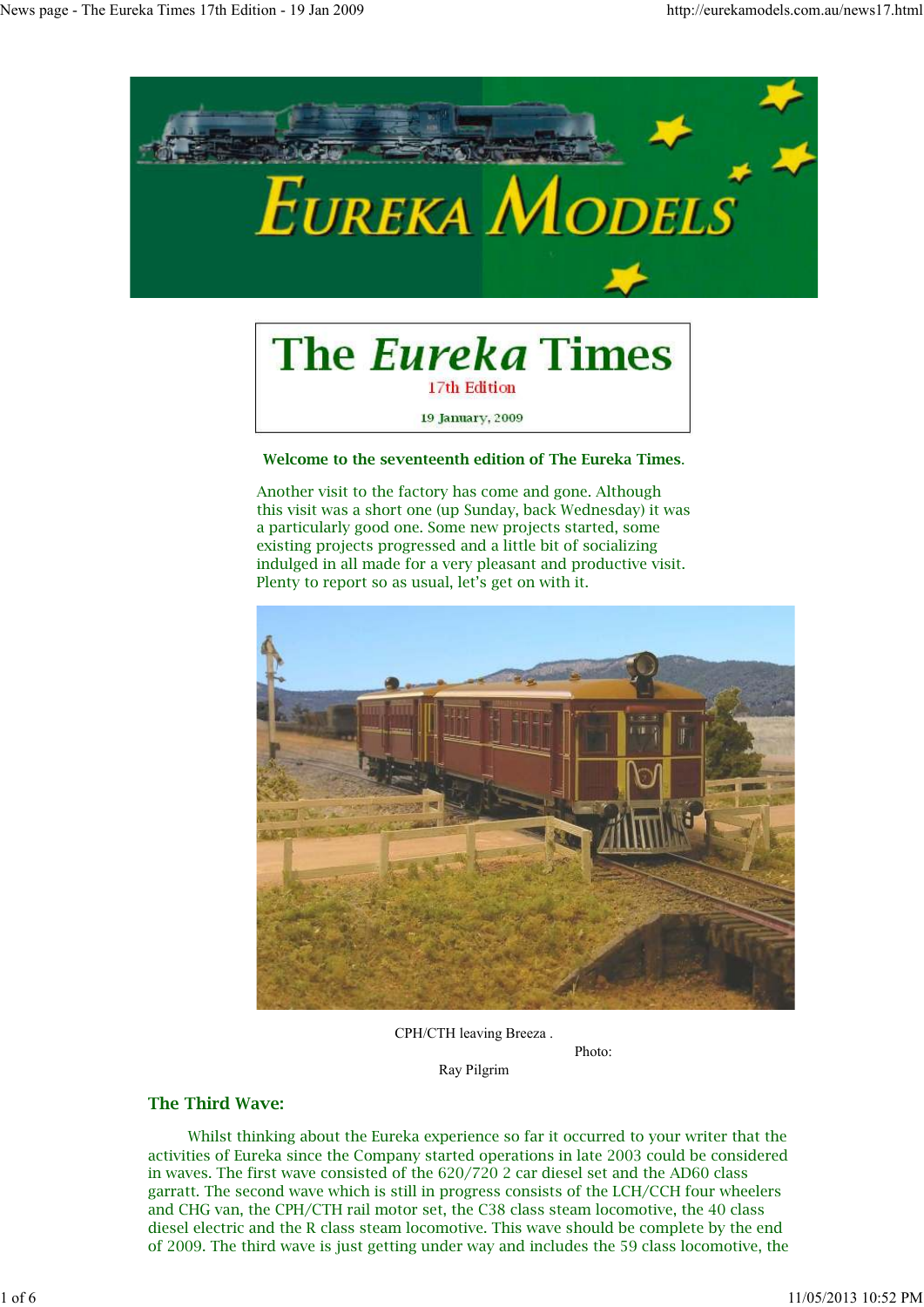HUB car set, the DEB sets, the K class, the oil tank cars, the RSH and the BCW/BSV stock cars. The third wave should be delivered in 2010/2011.

## **Second Wave Update:**

## **The CPH/CTH.**

 Assembly of the CPH/CTH will be completed in February after the factory returns from the Chinese New Year break. The non-sound version will be produced first and then the sound equipped version. Delivery is anticipated in mid to late February. To take advantage of pre-order prices balances on orders should be paid for by 15 February.

## **The C38 Class.**

 Paint samples have been received and are being checked. Approval should be at the factory ready for when production resumes after Chinese New Year. This suggests a March/April delivery date. Photographs of the painted bodies will be available on the web-site shortly.

## **The 40 Class**

 Paint samples are being prepared. Production will be completed after the 38 class is delivered.

# **The R Class**

 Minor items are being clarified as part of the normal process and test shots are expected mid-year.

To demonstrate the intense, non-stop pressure that a visit to the factory involves the accompanying photo is reproduced. It shows Eureka and factory staff hard at work dealing with issues arising from the Eureka production program. On the left is Mr. Ting, the factory manager, Ms Lee, the deputy factory manager and on the right Mr. Kenneth Chung, customer liaison engineer.

As the entire Moulding Department was present (about 40 people) the opportunity was taken to hold the annual drinking championship of the Department. This involved downing either full glasses of the local beer or a shot glass of rice wine which is a traditional Chinese drink (something akin to fire water) which weighs in at 50% alcohol content.

**Work, Work and More Work**



Unfortunately, your Eureka representative dropped out about half way through the contest but Eureka was well represented at the end when Kenneth Chung, our liaison engineer defeated last year's winner to take out the championship. Well done Kenneth.

# **The Third Wave:**

**The NSWGR HUB Car Set:**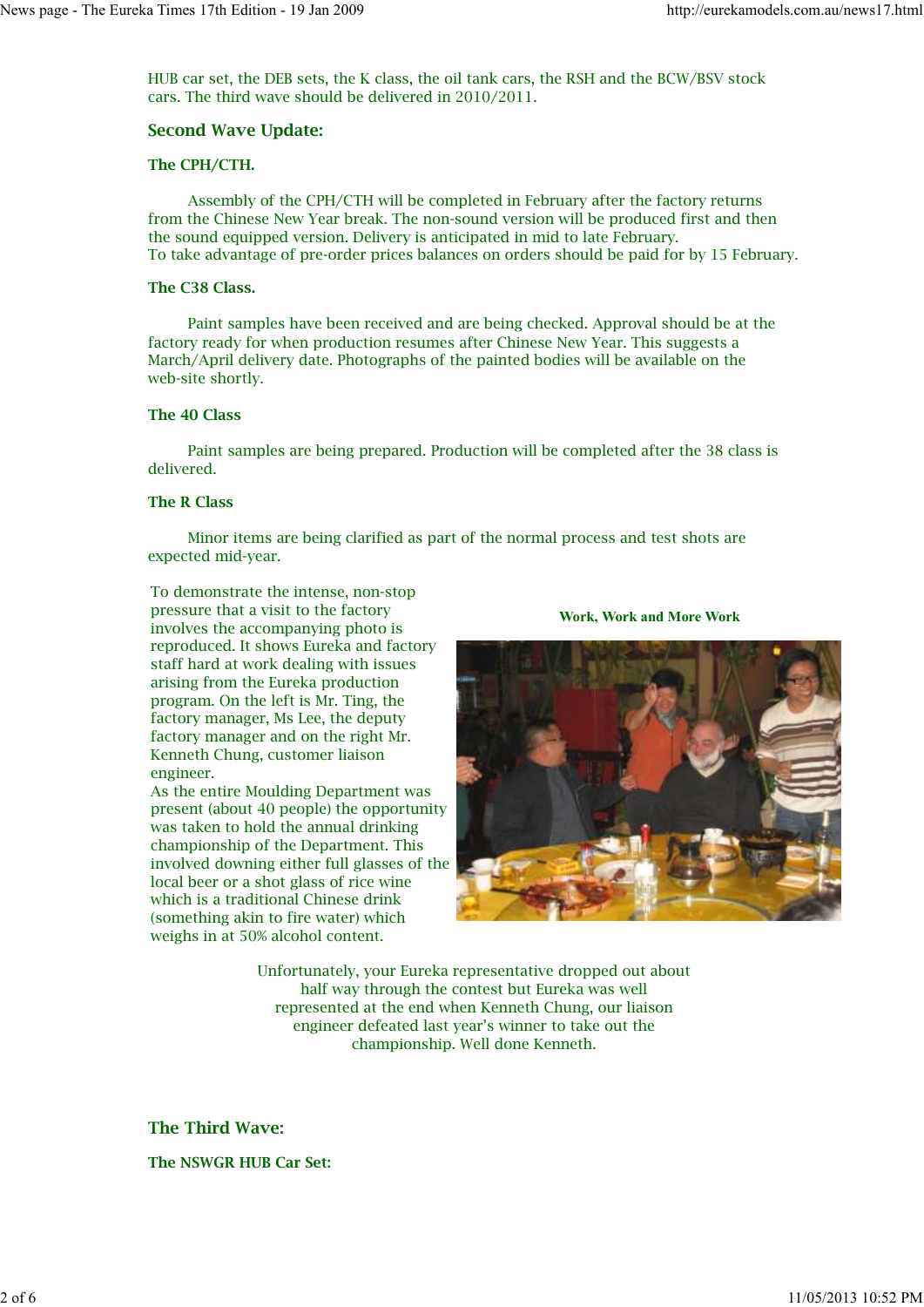

 Approval for the HUB car set project to proceed has been given and drawings are being prepared. Six separate cars are being produced which will allow five and seven set combinations on such name trains as the Central West Express, South Coast Daylight Express and of course, The Newcastle Flyer. Sets are expected to be available in four main paint schemes and will have interior lighting and detail including passengers.

 An order form is included with this edition. More details on the prototype will be available in future editions. Delivery is expected in the second half of 2010.

# **The RSH 4 Wheel Hopper:**



A data package for additions to the LCH to produce the RSH version had been delivered to the factory previously and this visit provided an opportunity to clarify minor points to allow the preparation of a quotation. This is not expected to take long and subject to a satisfactory quotation the extra tooling required can then proceed. Delivery has been tentatively scheduled for late 2009. Full details including prototype information will be in the next edition.

## **The NSWGR 30 Class Tank Engine:**

 The 30 class tank engine project has started. At this stage the project consists mainly of dealing with engineering issues. These mainly relate to matters associated with operation on sharp curves and placement of sound board and speakers for sound. It is anticipated that the engineering will be resolved this year and for drawings and tooling to be carried out in 2010 for a 2011 delivery.

## **The 59 Class locomotive:**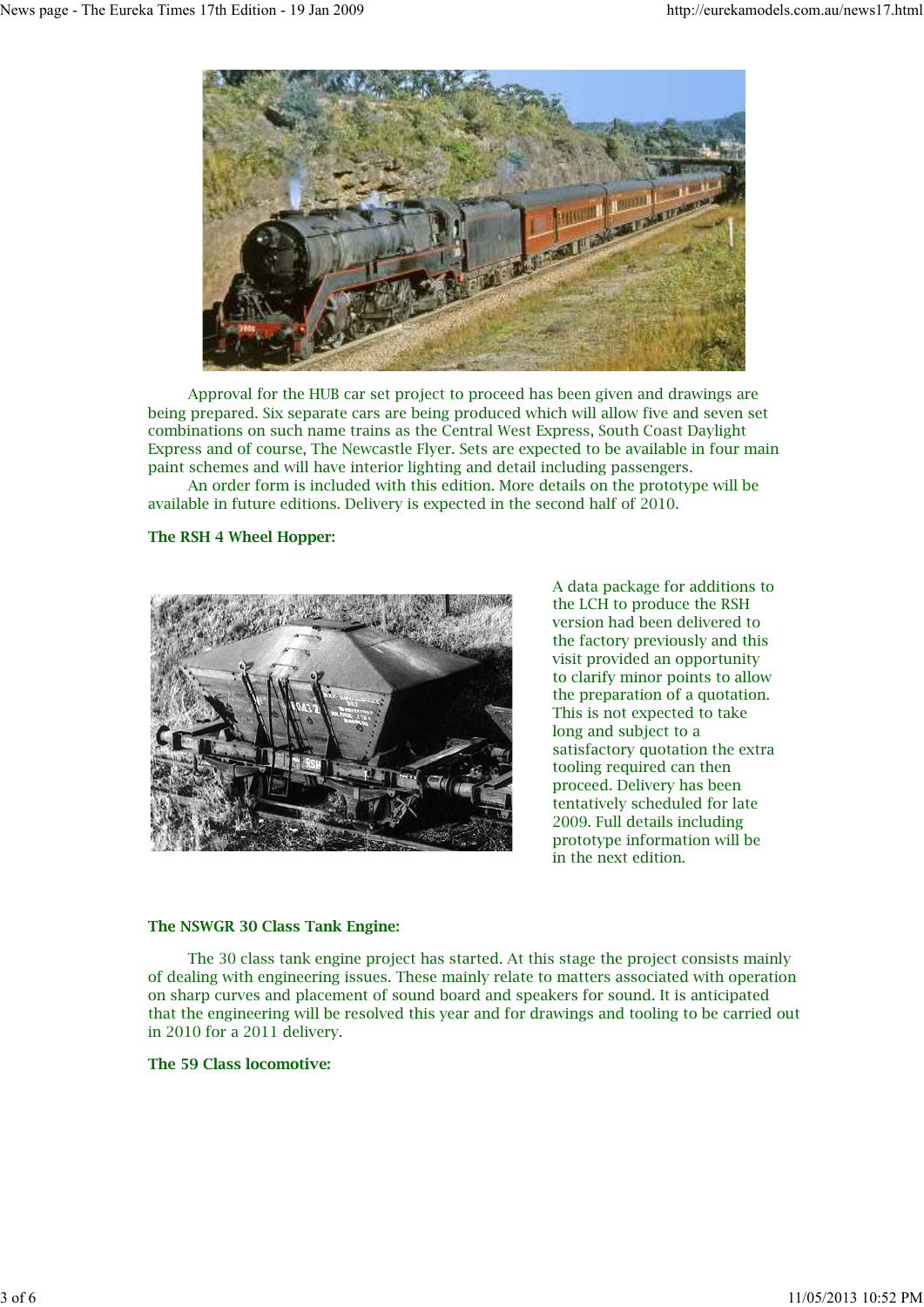Drawings for the 59 class in both coal and oil burning versions have been signed off and approval for tooling to commence has been given. Order forms will be available with the next edition. Test shots should be available in the second half of this year which would suggest a delivery in mid to late 2010.



3D image of the oil burning version

## **The DEB 900 Class Diesel Rail Car sets:**

 This visit saw the resolution of the final production issues on the DEB set project. To achieve the smooth sides which were a feature of the prototype due to the flushness of the windows, a production technique which is different to that used on the 620/720s will be used. The bodies of the model will be injected in clear plastic and the detail on the sides simulated by paintwork. Examples of other car sets produced using this method were inspected and the result is quite startling and more than acceptable.

 Decision on these matters will allow the finalization of quotations for the project and subject to these being acceptable advancement to the drawing stage. At this stage a late 2010 delivery date is indicated.

#### **The K Class locomotive:**



The K class drawings are almost complete but as previously advised we will not be starting this project until we have received test shots for the R class. This would suggest a start to tooling later this year for a late 2010 delivery date

K class – Double windows with boxpok wheels.

## **Oil Tankers, BSV/BCW and 43 Class Diesel**

 Minor matters were also discussed on the above projects which are at various stages of development.

## **Re-Runs:**

#### **The AD60:**

 All required tooling changes are complete and painted samples have been supplied. The next stage will involve us receiving painted factory samples for checking and then production can proceed. We are planning for a delivery sometime in the 2nd quarter of this year.

 We are still accepting orders for 6020 in centenary colours but will close off orders for 6020 when we have to supply final numbers to the factory which we expect will be in early February.

**The 620/720:**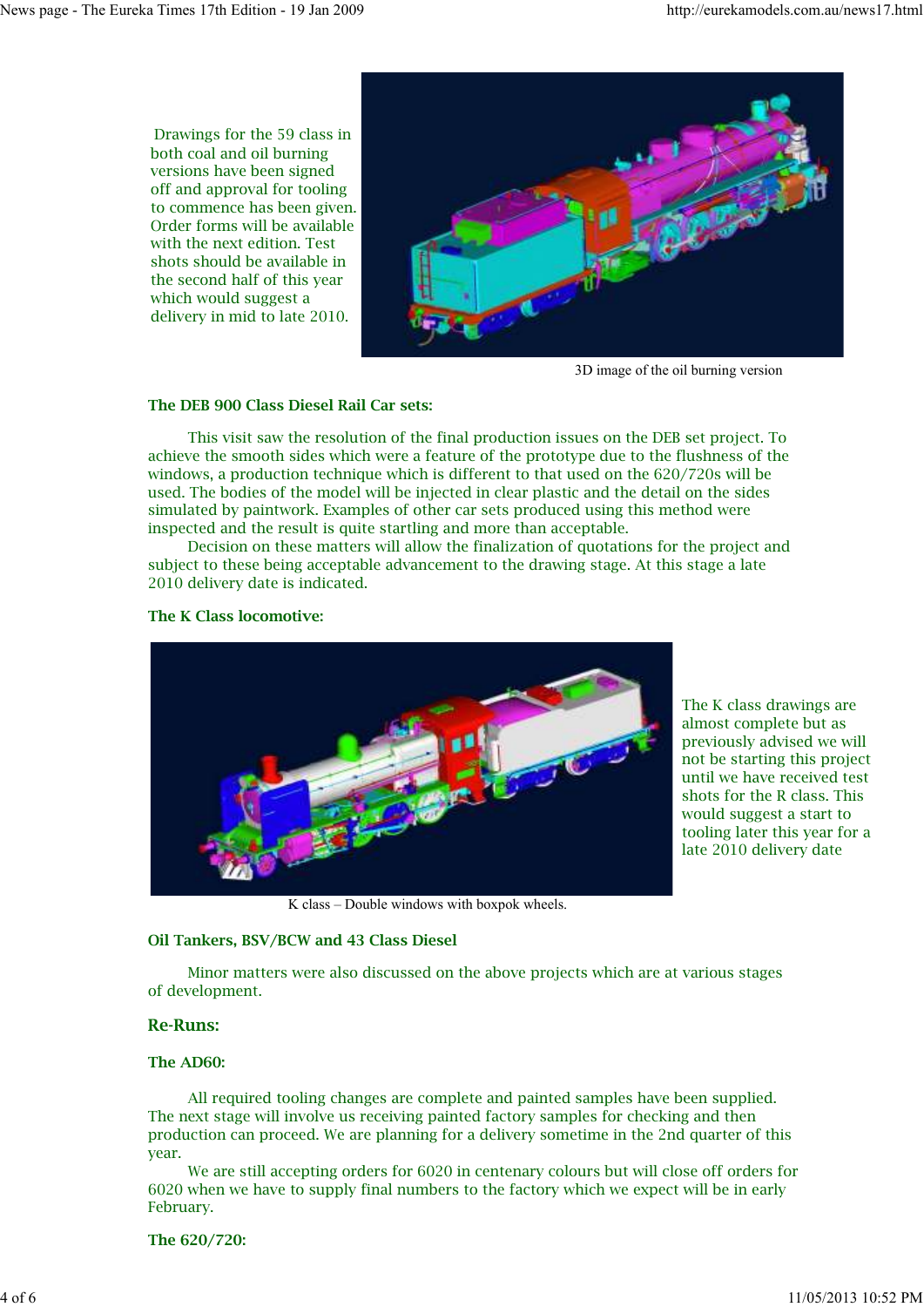Work on the re-run of the 620/720 2 car diesel has commenced. The re-run will involve making changes to the existing tooling so as to incorporate the minor changes made to the prototype in the latter stages of their life. These changes involve mainly the addition of reinforced glass on the driver's windows (the bug eyes) and ditch lights.

 The modernized version will be available in Candy, the intermediate scheme and City Rail grey liveries. Before making the changes we are planning to squirt a small number of 620/720 bodies so that we can make available a limited number of original sets in the early Tuscan red livery. A late 2009 delivery is being worked towards.

#### **In Stock:**

#### **LCH/CCH and CHG vans:**

 We have limited numbers of LCH/CCH Trainpaks in stock. At the current rate of sales we would expect these to last about six months. Price is \$350 including a CHG van or \$300 without. CHG vans are also available separately at \$50 each.



#### **The AD60:**

 We have a small number of units from the first run with sound left (but no weathered units with sound) and both plain and weathered units without sound.

#### **Economic Report:**

 We here at Eureka are very mindful of the impact that the world financial meltdown might have on the model railway market in 2009 so we asked our staff economist, John Kaynard Meynes to prepare a forecast of market conditions for the coming 12 months. Remembering that that other noted economist J K Galbraith said that economic forecasting was invented to make astrology look good, our economist's forecast for 2009 should prove interesting reading and whilst he has started work on the forecast he is unable to forecast just when the forecast will be available.

 However, there were some opportunities at the factory to discuss the outlook for 2009 both with factory staff and one very interesting customer from the US.

 The factory is very positive in outlook. The toy manufacturing industry in Southern China is by all accounts in desperate straits with thousands of factories reported as closed. Our manufacturer however is reporting a full order book and expects to be hiring more staff after the factory resumes production after Chinese New Year.

 On the other side of the fence a chance meeting with the Development Manager of a long established US model firm provided not only interesting insights into the hobby in the US but also an opinion based on 30 years in the business during which the firm survived at least three major recessions during which business never faltered. In this businessman's opinion the model railway industry is largely immune from recessions. (He didn't say anything about depressions though)